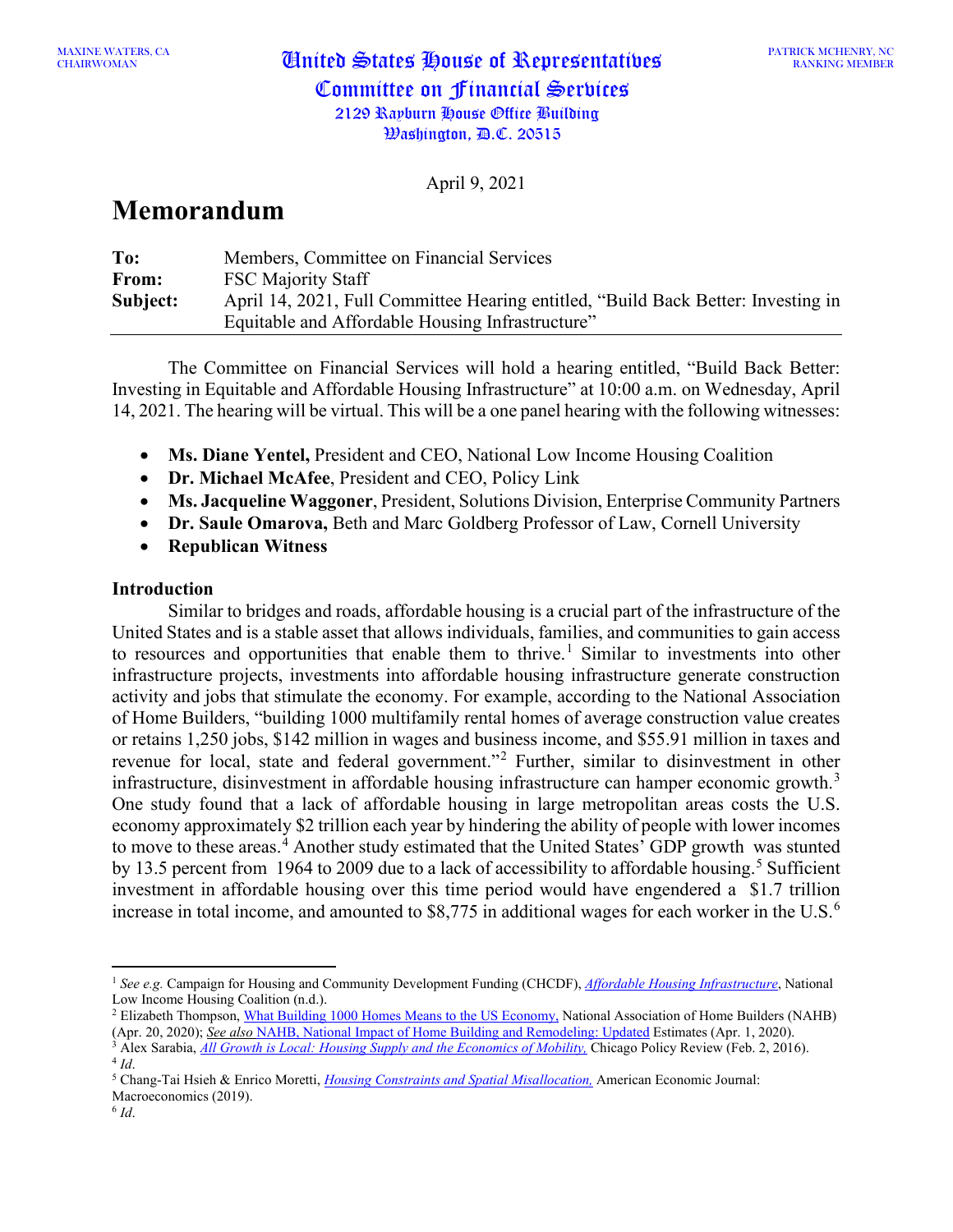## **The Need for Investment in Affordable Housing Infrastructure**

There are 960,000 public housing units across the country that are home to 1.65 million residents.[7](#page-1-0) In 2010, HUD found that the national average per-unit estimate of capital needs was over \$19,000, with a median per-unit need of greater than \$15,000.<sup>[8](#page-1-1)</sup> The Public Housing Authorities Directors Association (PHADA)'s estimate of the total public housing capital backlog amounted to \$70 billion as of the pre-pandemic date of February 2020.<sup>[9](#page-1-2)</sup> Failure to invest in our public housing stock may result in the permanent loss of these units, which are already being lost at a rate of about  $10,000$  $10,000$  units each year.<sup>10</sup>

Other federally assisted housing, including in the U.S. territories and tribal areas, is also facing significant capital investment needs that have been exacerbated by decreased federal funding or lack of new federal funding for key programs like the Community Development Block Grant (CDBG) program, the HOME Investment Partnerships program (HOME), the Project Based Rental Assistance Program (PBRA), the Native American Housing Block Grant (NAHBG) program, and rural housing programs. For example, the U.S. Department of Agriculture's multifamily housing portfolio, which provides rental housing for low-income residents in rural areas, estimates a reserves deficit of \$5.6 billion over the coming 20 years."[11](#page-1-4) According to a report from the National Congress of American Indians, "of the 60,000 homes being maintained by federal housing assistance programs serving Native Americans, it is estimated that 70 percent are in need of retrofitting."[12](#page-1-5)

Local regulations and laws also affect the supply of affordable housing. For example, many states and localities impose impact fees, which are payments required by state or local governments on new development to provide revenue for infrastructure projects other than housing. Around 60 percent of cities in the United States with greater than  $25,000$  residents impose these fees.<sup>[13](#page-1-6)</sup> By making affordable housing developments more expensive, these fees can directly reduce the number affordable housing units in a development or reduce the affordability of the unit.

The shrinking affordable rental housing stock described above has left millions of families, especially people of color, deeply cost-burdened or living in substandard conditions, or in worst cases, homeless. In 2019, over 17.6 million households paid more than half their income in rent, an increase of 5.6 million since 2001.<sup>[14](#page-1-7)</sup> Federal rental assistance programs have not grown proportionately, resulting in the ratio of eligible households to those receiving assistance increasing from 1-in-3 to 1-in-5 over this period.<sup>[15](#page-1-8)</sup> Low-income Native American and Alaska

<span id="page-1-0"></span><sup>7</sup> PIH Information Center (PIC), *[Resident Characteristics Report](https://pic.hud.gov/pic/RCRPublic/rcrmain.asp)* (last updated Mar. 31, 2021).

<span id="page-1-1"></span><sup>8</sup> Meryl Finkel et al., *[Capital Needs in the Public Housing Program,](https://www.hud.gov/sites/documents/PH_CAPITAL_NEEDS.PDF)* Abt Associates Inc. (Nov. 24, 2010). The report also found that additions needed for lead paint abatement was \$306,788,000 in 2010; additions for improving energy and water efficiency \$4,149,439,000; and necessary accommodations for persons with disabilities is \$25,000 per unit, for a total national cost of \$264,473,000.

<span id="page-1-3"></span><span id="page-1-2"></span><sup>9</sup> Public Housing Authority Directors Association, *[President's Budget Would Slash and Eliminate HUD Programs](https://www.phada.org/Publications/Blog/View/ArticleId/13004/President-s-Budget-Would-Slash-and-Eliminate-HUD-Programs-2)*, Feb. 2020. <sup>10</sup> *See e.g.* HUD, *[Rental Assistance Demonstration generates \\$4 billion in public-private investment in distressed public housing](https://archives.hud.gov/news/2017/pr17-033.cfm)* (May 11, 2017).

<sup>11</sup> USDA Rural Development, *[Multi-family Housing Comprehensive Property Assessment](https://www.rd.usda.gov/files/reports/USDA-RD-CPAMFH.pdf)* (Mar. 1, 2016).

<span id="page-1-5"></span><span id="page-1-4"></span><sup>&</sup>lt;sup>12</sup> National Congress of American Indians, *Investing in Tribal Governments: An Analysis of Impact and Remaining Need under [the American Recovery and Reinvestment Act](https://www.ncai.org/resources/ncai-publications/InvestinginTribalGovernmentsAnAnalysisofARRA.pdf)* (Mar. 2010).

<sup>&</sup>lt;sup>13</sup> Vicki Bean, *Impact Fees and Housing Affordability*, Cityscape: A Journal of Policy Development and Research (2005).

<span id="page-1-8"></span><span id="page-1-7"></span><span id="page-1-6"></span><sup>&</sup>lt;sup>14</sup> Joint Center for Housing Studies of Harvard University, *The State of the Nation's Housing 2020* (2020).<br><sup>15</sup> *Id.*; *<u>See also</u> Center for Budget and Policy Priorities, <i>[Federal Rental Assistance Fact](https://www.cbpp.org/research/housing/federal-rental-assistance-fact-sheets#US) Sheets* (last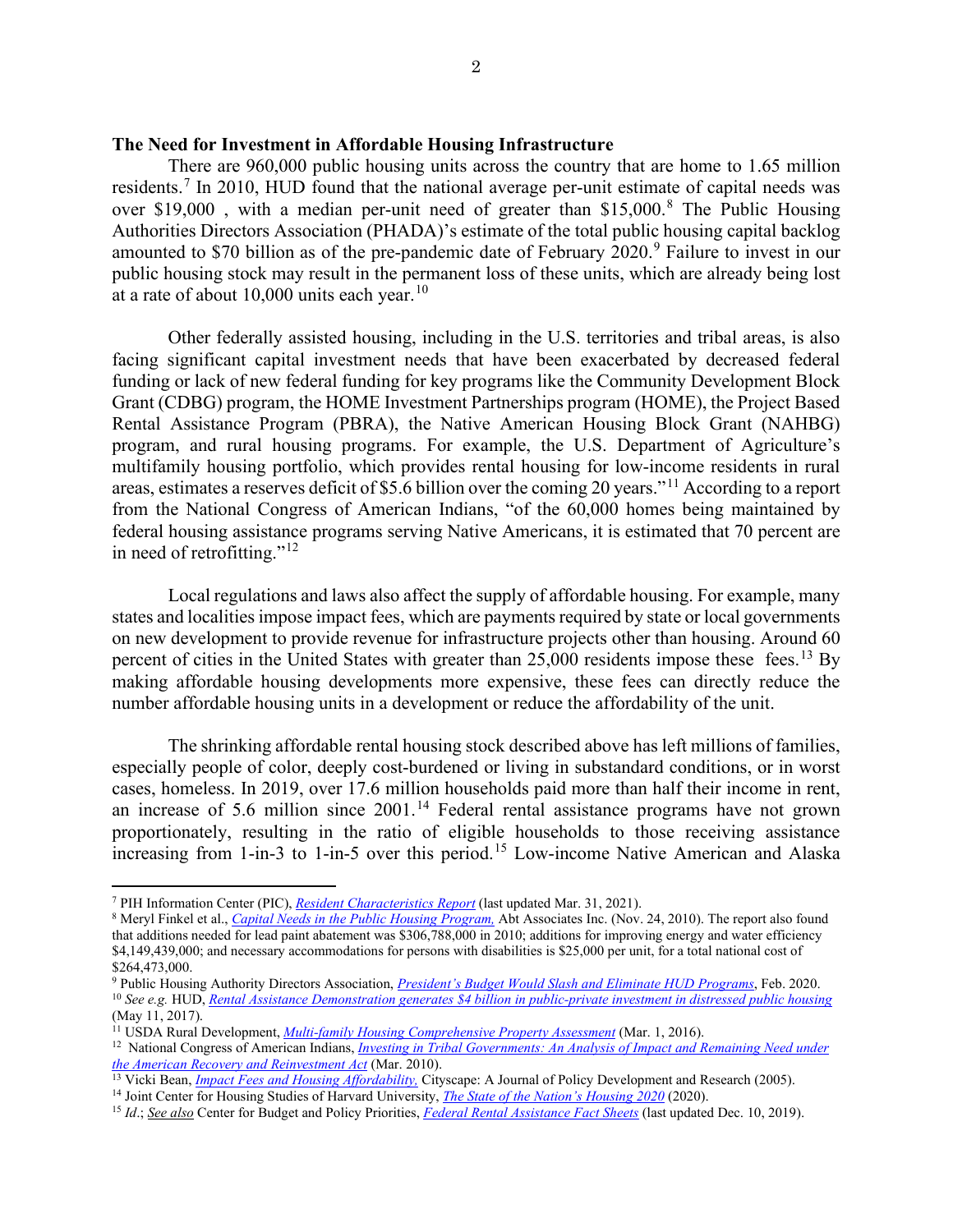Native communities face some of the worst housing conditions in the United States with disproportionately high rates of overcrowding and substandard housing conditions.<sup>[16](#page-2-0)</sup> After double digit declines from 2009 to 2016, homelessness has increased nationally over the past four years. According to HUD's 2020 annual point in time count, conducted prior to the COVID-19 pandemic, there was more than a 2 percent increase in the number of people experiencing homelessness since 2019. On any given night, HUD estimates that more than 580,000 people are staying in emergency shelters or transitional housing, or have no other place to sleep other than "the street, in abandoned buildings, or in other places not suitable for human habitation."<sup>[17](#page-2-1)</sup> This increase was largely driven by individuals experiencing unsheltered homelessness.<sup>[18](#page-2-2)</sup>

Lack of affordability in the rental market makes it harder for renter households to save enough money to transition to homeownership. Further, lack of investment into affordable singlefamily homes in combination with ongoing housing discrimination, both systemic and overt, make it all the more difficult for low and moderate income (LMI) borrowers, borrowers of color, and other underserved borrowers to become homeowners. 2019 represented the eighth consecutive year that the median home sale price increased faster than household income while the for-sale home inventory stood at its lowest level since [19](#page-2-3)82.<sup>19</sup> The homeownership rate for Black households in 2019 was lower than in 1968, when Congress passed and President Lyndon Johnson signed the Fair Housing Act into law.<sup>[20](#page-2-4)</sup> And on average, households of color who have managed to become homeowners pay higher mortgage rates and fees than their white counterparts.<sup>[21](#page-2-5)</sup>

Investment to preserve and produce affordable housing is also directly related to serious public health issues, particularly those affecting children in America. Low-income children of color are disproportionately likely to live in substandard housing, contributing to higher rates of higher rates of elevated blood lead levels and asthma which impair physical health and contribute to poor educational outcomes.<sup>[22](#page-2-6)</sup> Low-income, racially segregated communities are simultaneously more likely to be located near landfills, industrial areas, and other pollutants,<sup>[23](#page-2-7)</sup> yet are less likely to benefit from enforcement of environmental laws.<sup>[24](#page-2-8)</sup>

Segregated housing patterns and systemic disinvestment in lower income areas and communities of color also shape the nation's educational and economic pathways. Living in a community that lacks good schools and community amenities—isolated from jobs, job-connecting networks, and reliable public transportation—may hinder residents' ability to thrive.<sup>25</sup>. Housing

<span id="page-2-0"></span><sup>16</sup> *See e.g.* HUD Office of Policy Development and Research, *[Housing Needs of American Indians and Alaska Natives in Tribal](https://www.huduser.gov/portal/sites/default/files/pdf/HNAIHousingNeeds.pdf)  [Areas: A Report from the Assessment of American Indian, Alaska Native, and Native Hawaiian Housing Needs](https://www.huduser.gov/portal/sites/default/files/pdf/HNAIHousingNeeds.pdf)* (Jan. 2017). <sup>17</sup> HUD Office of Community Planning and Development, *[The 2020 Annual Homeless Assessment Report \(AHAR\) to Congress](https://www.huduser.gov/portal/sites/default/files/pdf/2020-AHAR-Part-1.pdf)* (Jan. 2021).

<span id="page-2-2"></span><span id="page-2-1"></span> $^{18}$  *Id.* 

<sup>19</sup> Supra, note 14.

<span id="page-2-4"></span><span id="page-2-3"></span><sup>20</sup> Prashant Gopal, *[Black Homeownership Falls to Record Low as Affordability Worsens,](https://www.bloomberg.com/news/articles/2019-07-25/black-homeownership-falls-to-record-low-as-affordability-worsens)* Bloomberg (July 25, 2019).

<span id="page-2-5"></span><sup>21</sup> Khristopher J. Brooks, *[Disparity in home lending costs minorities millions, researchers find,](https://www.cbsnews.com/news/mortgage-discrimination-black-and-latino-paying-millions-more-in-interest-study-shows/)* CBS News (Nov. 15, 2019); *See also* Taylor Allen, *[Black homeowners refinance less and pay more for mortgages, new data reveals,](https://whyy.org/articles/black-homeowners-refinance-less-and-pay-more-for-mortgages-new-data-reveals/)* Whyy (Jan. 4, 2021).

<span id="page-2-6"></span><sup>22</sup> Nanhua Zhang et al., *Early Childhood Lead Exposure and Academic Achievement: Evidence From Detroit Public Schools, 2008- 2010,* American Journal of Public Health (Mar. 2013).

<span id="page-2-7"></span><sup>23</sup> David Williams & Chiquita Collins, *Racial Residential Segregation: A Fundamental Cause of Racial Disparities in Health,* Public Health Reports (Sept.-Oct., 2001).

<span id="page-2-8"></span><sup>24</sup> Robert Bullard, Glenn Johnson, & Angel Torres, *Environmental Health and Racial Equity in the United States: Building Environmentally Just, Sustainable, and Livable Communities*, American Public Health Association, (2011).

<span id="page-2-9"></span><sup>25</sup> Allies for Reaching Community Health Equity, *[Healthy Communities of Opportunity: An Equity Blueprint to Address](https://healthequity.globalpolicysolutions.org/resources/reports-and-fact-sheets/healthy-communities-of-opportunity-an-equity-blueprint-to-address-americas-housing-challenges/)  [America's Housing Challenges](https://healthequity.globalpolicysolutions.org/resources/reports-and-fact-sheets/healthy-communities-of-opportunity-an-equity-blueprint-to-address-americas-housing-challenges/)*, (Apr. 9, 2021).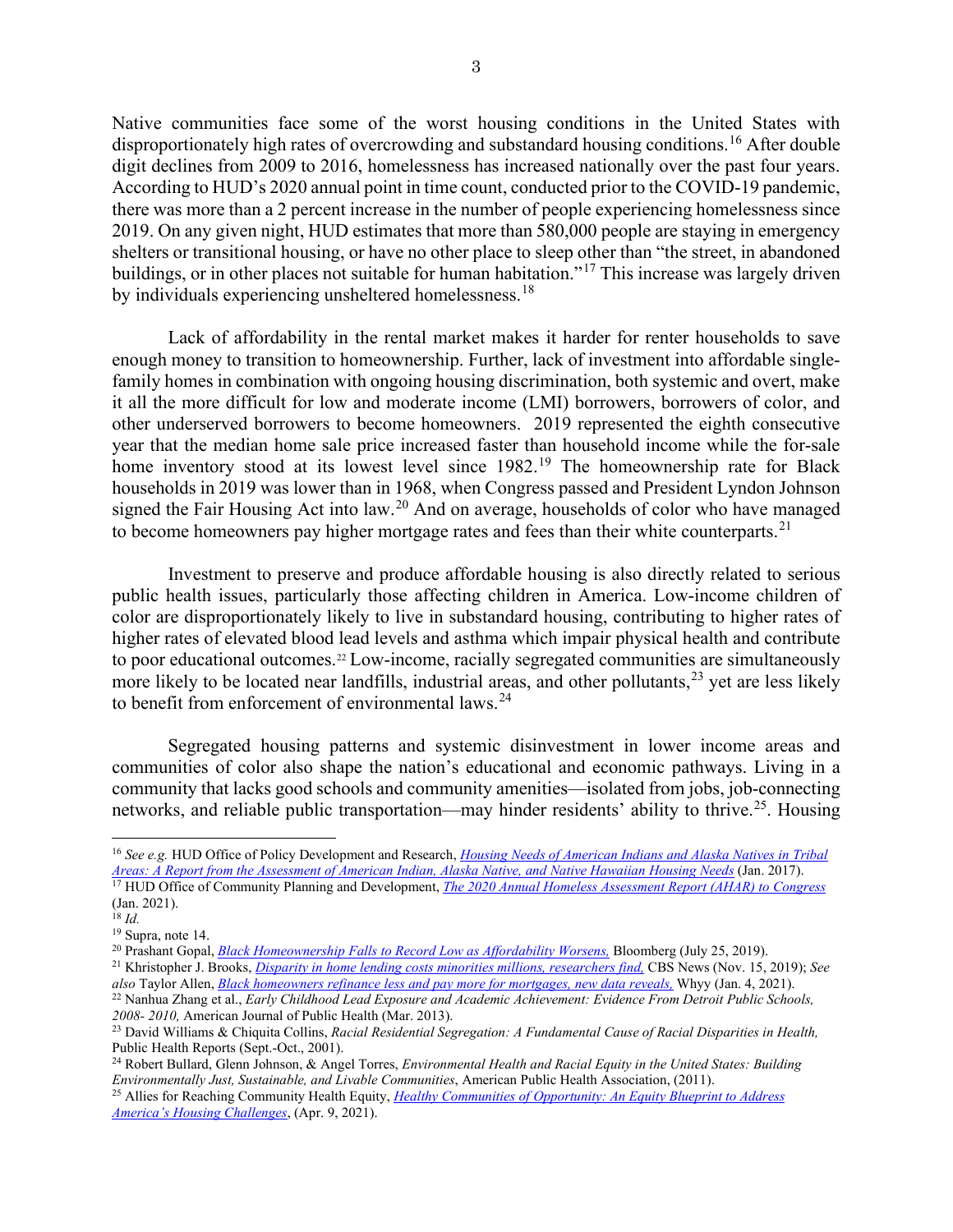in the U.S. continues to reflect historical racial and economic segregation. Although laws prohibiting overtly discriminatory housing policies have long been in place, those decades-old patterns of racial segregation very closely mirror patterns of poverty and disinvestment today. Over 50 million Americans, more than half of whom are people of color, live in zip codes where nearly a quarter of adults have no high school degree, over half of adults are not working, and the median income is only two-thirds of the state level.<sup>[26](#page-3-0)</sup> Over 14 million people—including over 4 million children—live in communities of racially and ethnically concentrated areas of poverty (RECAPs), leaving low-income people of color cut off from community assets that would allow them to thrive.[27](#page-3-1) High and persistent poverty is also an issue that greatly affects U.S. territories like Puerto Rico, American Samoa, and others.[28](#page-3-2)

Finally, America's housing stock is not prepared to meet the challenges of climate change. Studies have shown that climate change disproportionately affects low-income communities of color when extreme weather events result in displacement and unequal disaster recovery practices. It is estimated that as many as 15 million homes nationwide are located in places vulnerable to floods.<sup>[29](#page-3-3)</sup> According to an analysis of floodplain populations from the Furman Center at NYU, "a higher share of the population lives in a moderate- or high-poverty census tract in the 100-year and combined floodplains than in non-floodplain census tracts."[30](#page-3-4) Further, the American Council for an Energy-Efficient Economy estimates that "if low-income housing stock were brought up to the efficiency level of the average U.S. home, this would eliminate 35 percent of the average energy cost."<sup>[31](#page-3-5)</sup>

#### **The Impact of the Coronavirus Pandemic**

The pandemic has only exacerbated the severe affordable housing needs in this country, especially for the most vulnerable households. A recent report by the Consumer Financial Protection Bureau (CFPB) finds that 8.8 million renters and 2 million homeowners were "significantly" behind on their housing payments at the end of 2020.<sup>[32](#page-3-6)</sup> Mirroring the disproportionate impact of the coronavirus itself, Black and Latinx households were more than twice as likely to be behind than white households.<sup>[33](#page-3-7)</sup> Researchers at the Brookings Institution found that Black and Latinx families have been at much greater risk of eviction and foreclosure than white households.<sup>[34](#page-3-8)</sup>

As the country continues to grapple with the economic fallout of the pandemic, the federal response to the 2008 financial crisis tells a cautionary tale about the cost of more modest interventions. Despite some foreclosure prevention assistance, the 2008 crisis still resulted in Latinx households losing 66 percent of household wealth through foreclosure, Black households

<span id="page-3-2"></span><sup>28</sup> U.S. Department of Treasury, *[High Poverty Areas and Persistent Poverty](https://www.cdfifund.gov/research-data) Counties Data Sets,* CDFI Fund, (Feb. 20, 2020).

<span id="page-3-0"></span><sup>26</sup> Economic Innovation Group, *[The Spaces Between Us: Report on Distressed Communities Index](https://eig.org/dci/report)* (2018).

<span id="page-3-1"></span><sup>27</sup> PolicyLink, *[Healthy Communities of Opportunity: An Equity Blueprint to Address America's Housing Challenges](https://www.policylink.org/resources-tools/healthy-communities-of-opportunity)* (2016); See also HUD Office of Policy Development and Research, [Racially or Ethnically Concentrated Areas of Poverty](https://hudgis-hud.opendata.arcgis.com/datasets/56de4edea8264fe5a344da9811ef5d6e_0?geometry=-108.992%2C28.845%2C-134.480%2C67.170) (last updated 2020).

<span id="page-3-4"></span><span id="page-3-3"></span><sup>&</sup>lt;sup>29</sup> Jeremy Porter, *How America's Most Comprehensive Flood-Risk Model Is Assembled*. First Street Foundation (Mar. 2, 2020).<br><sup>30</sup> NYU Furman Center, *[Population in the U.S. Floodplains](https://furmancenter.org/files/fact-sheets/Floodplain_PopulationBrief_12DEC2017.pdf)* (Dec. 2017).

<span id="page-3-5"></span><sup>31</sup> Ariel Drehobl & Lauren Ross, *[Lifting the High Energy Burden in America's Largest Cities: How](https://www.aceee.org/research-report/u1602) Energy Efficiency Can [Improve Low-Income and Underserved Communities,](https://www.aceee.org/research-report/u1602)* American Council for an Energy-Efficient Economy (Apr. 20, 2016).

<span id="page-3-6"></span><sup>32</sup> Consumer Financial Protection Bureau, *[Housing insecurity and the COVID-19 pandemic,](https://files.consumerfinance.gov/f/documents/cfpb_Housing_insecurity_and_the_COVID-19_pandemic.pdf)* (Mar. 2021). <sup>33</sup> *Id.*

<span id="page-3-8"></span><span id="page-3-7"></span><sup>34</sup> Yung Chun & Michal Grinstein-Weiss, *[Housing inequality gets worse as the](https://www.brookings.edu/blog/up-front/2020/12/18/housing-inequality-gets-worse-as-the-covid-19-pandemic-is-prolonged/) COVID-19 pandemic is prolonged,* Brookings Institution (Dec. 18, 2020).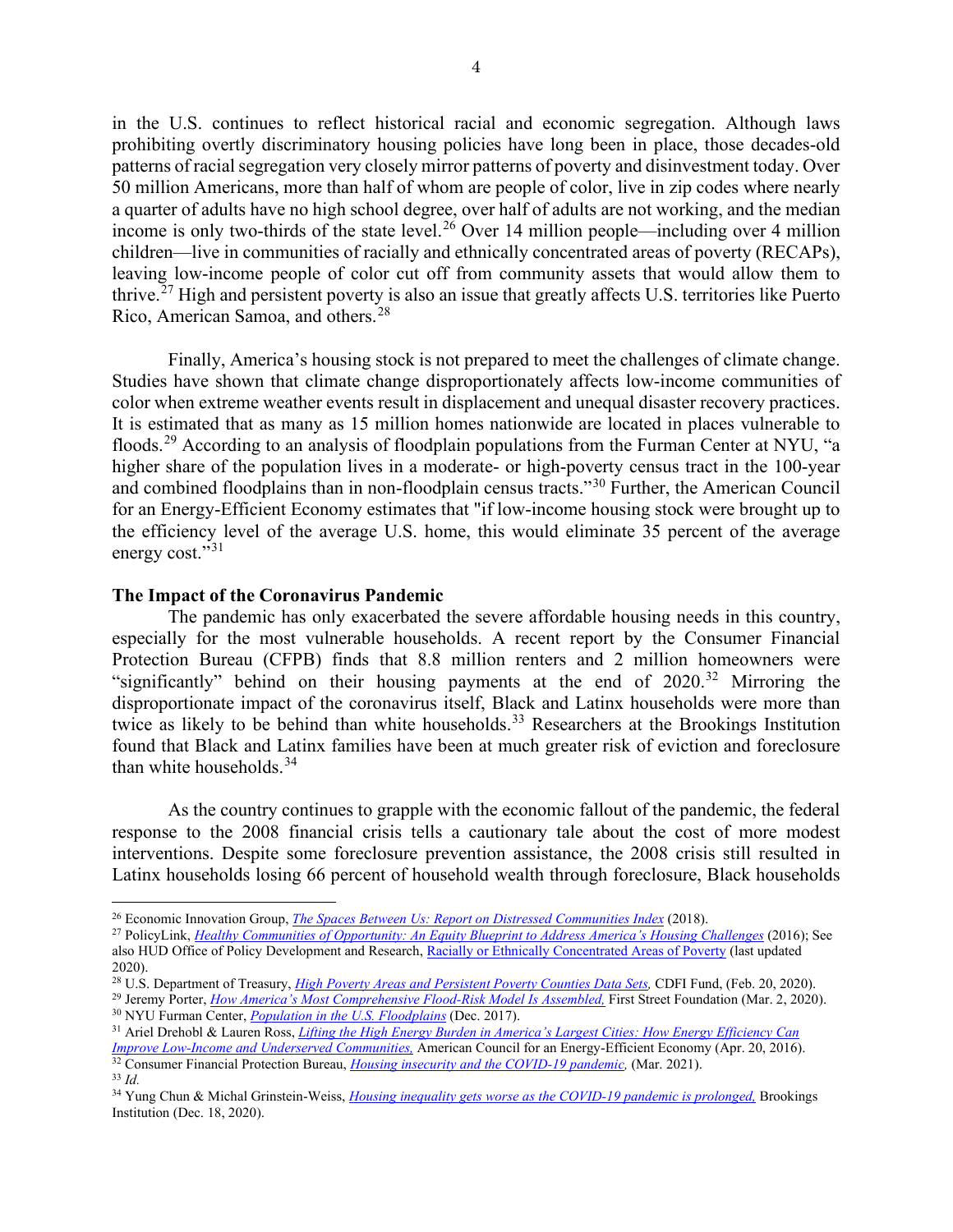losing 53 percent, and White households losing 16 percent.<sup>[35](#page-4-0)</sup> Housing challenges were further compounded by job losses and the public sector budget deficits that followed the collapse of the housing bubble.

Meanwhile, some financial firms capitalized on the foreclosure crisis to transform the housing landscape. From 2011 to 2017, institutional investors, including entities like hedge funds and private equity firms, spent \$36 billion on over 200,000 homes in weak markets in the United States.<sup>[36](#page-4-1)</sup> Blackstone private equity alone spent \$10 billion over four years starting in 2012 to purchase 50,000 foreclosed homes.<sup>[37](#page-4-2)</sup> Between the start of 2011 and mid-2012, institutional investors bought nearly 90 percent of the 7,500 homes sold in one section of Atlanta. [38](#page-4-3) While this investment paid handsome dividends for the institutional investors,  $39$  little benefit flowed to tenants of properties owned by absentee landlords focused on short term profits.<sup>[40](#page-4-5)</sup> Local public sector and mission-driven non-profits could not compete at the scale and speed as these private investors removed properties from the existing or potential affordable housing stock.<sup>[41](#page-4-6)</sup> Today, "America's 61 billionaire landlords have wealth totaling \$240.9 billion—and have seen their wealth increase \$24.4 billion since mid-March 2020."[42](#page-4-7)

## **The Potential Role of An Infrastructure Bank Within a National Investment Authority**

Despite a host of pressing infrastructure needs, there has been a lack of long-term investments over the past decade, especially at moments when the economy is weak or in recession. An analysis by S&P found that the Great Recession deprived state governments of \$1.5 trillion in infrastructure investments, and warned of another "lost decade" coming out of the COVID-19 pandemic.<sup>[43](#page-4-8)</sup> Because major infrastructure projects often require long-term planning and investment, they sometimes suffer from the ebbs and flows of the annual appropriations process and changes in leadership among the political branches of government. To accommodate this challenge, financial and legal experts have proposed a National Infrastructure Authority (NIA), which would coordinate such infrastructure projects across the government.<sup>[44](#page-4-9)</sup> The NIA would be responsible for developing a long-term National Investment Strategy to steer support toward infrastructure, including the nation's affordable housing stock, and is designed to be somewhat insulated from the volatility of annual appropriations and electoral cycles. To implement this strategy, the NIA would include an infrastructure bank modeled on the New Deal-era Reconstruction Finance Corporation. The NIA would deploy flexible capital, operate a network of regional offices, and be overseen by a Governing Board comprised of experts from a diverse set of fields, including economics, labor, law, environmental science, finance, and public health.

<span id="page-4-0"></span><sup>35</sup> Rakesh Kochhar, Richard Fry & Paul Taylor, *[Wealth Gaps Rise to Record Highs Between Whites, Blacks, Hispanics,](https://www.pewresearch.org/social-trends/2011/07/26/wealth-gaps-rise-to-record-highs-between-whites-blacks-hispanics/)* Pew Research Center (2011).

<sup>36</sup> Alana Semuels, *[When Wall Street Is Your Landlord,](https://www.theatlantic.com/technology/archive/2019/02/single-family-landlords-wall-street/582394/)* The Atlantic (Feb. 13, 2019).

<span id="page-4-2"></span><span id="page-4-1"></span><sup>37</sup> Ryan Dezember, *[Wall Street as Landlord: Blackstone Going Public with a \\$10 Billion Bet on Foreclosed Homes,](https://www.wsj.com/articles/wall-street-as-landlord-blackstone-going-public-with-a-10-billion-bet-on-foreclosed-homes-1481020202)* (Dec. 6, 2016).

<span id="page-4-3"></span><sup>38</sup> Supra, note 36.

<span id="page-4-4"></span><sup>39</sup> Billy Duberstein, *Blackstone Looks [to Cash In Its Massive Recession-Era Win,](https://www.fool.com/investing/2019/05/30/blackstone-looks-to-cash-in-this-massive-recession.aspx)* The Motley Fool (May 30, 2019).

<span id="page-4-6"></span><span id="page-4-5"></span><sup>&</sup>lt;sup>40</sup> Supra, note 36.<br><sup>41</sup> David M. Abromowitz, *How to get ahead of the next housing downturn*, Boston Globe (Aug. 17, 2020).

<span id="page-4-7"></span><sup>&</sup>lt;sup>42</sup> Institute for Policy Studies, *Cashing in on Our Homes: Billionaire Landlords Profit as Millions Face Eviction* (2019).

<span id="page-4-8"></span><sup>43</sup> S&P Global, *[Infrastructure After COVID-19: Risk of Another Lost Decade of US State Government Capital Investment,](https://www.spglobal.com/ratings/en/research/articles/201029-infrastructure-after-covid-19-risk-of-another-lost-decade-of-u-s-state-government-capital-investment-11709276)* (Oct. 29, 2020).

<span id="page-4-9"></span><sup>44</sup> Cornell Legal Studies Research Paper, *[White Paper: A National Investment Authority,](https://papers.ssrn.com/sol3/papers.cfm?abstract_id=3125533)* (Feb. 17, 2018).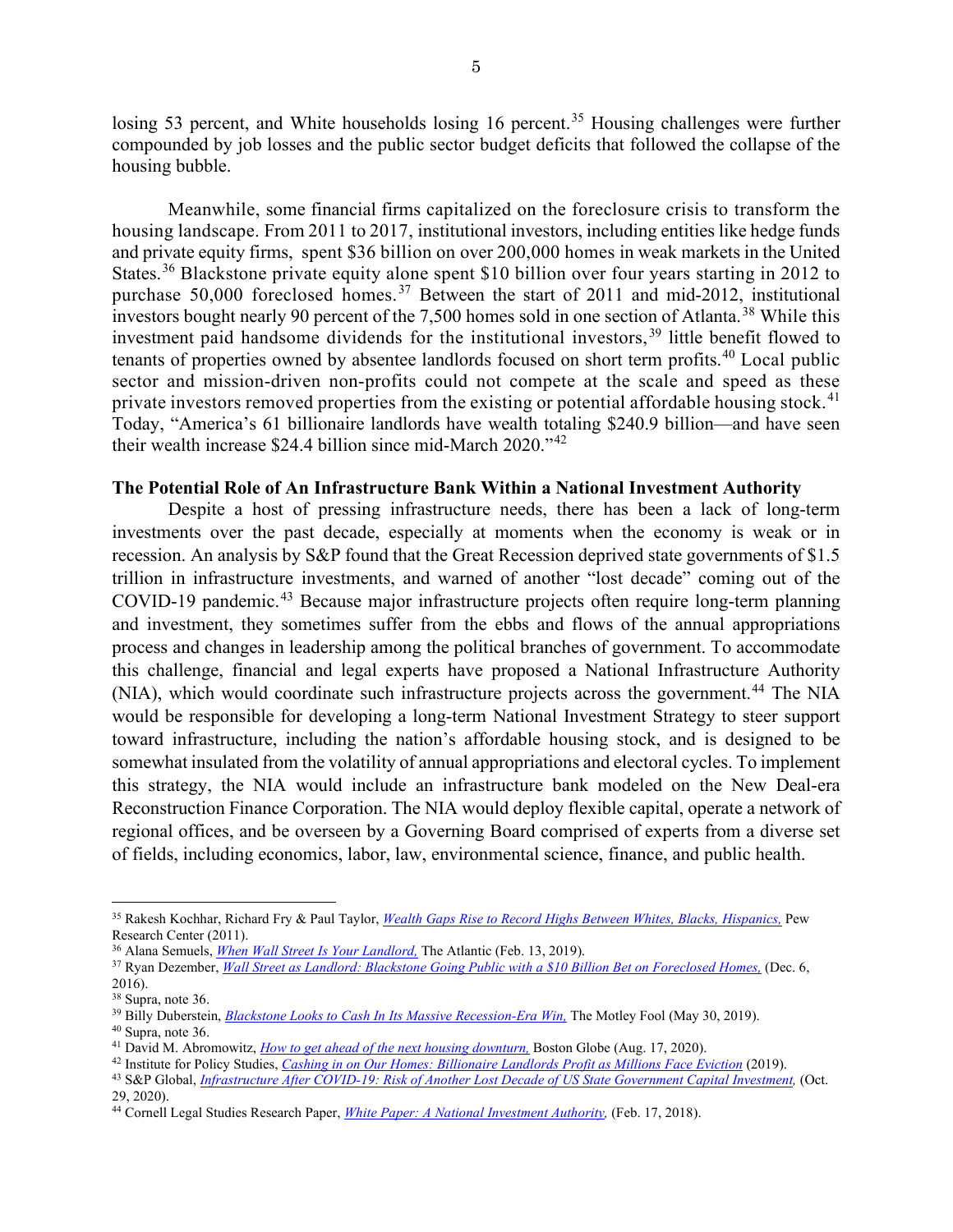# **The American Jobs Plan**

On March 31st, President Biden outlined the American Jobs Plan(AJP)—a \$2 trillion investment to rebuild the nation's infrastructure, including in U.S. territories and in Native communities, that will create or retain 19 million jobs.<sup>[45](#page-5-0)</sup> The AJP proposes to expend \$213 billion to produce, preserve, and retrofit more than two million affordable housing units, including:

- \$40 billion to address the backlog of public housing capital needs;
- Targeted tax credits, formula funding, grants, and project-based rental assistance to produce preserve, and retrofit more than a million affordable, resilient, accessible, energy efficient units;
- Competitive grant funding to jurisdictions that take concrete steps to eliminate exclusionary zoning and restrictive land use policies; and
- Community Development Block Grant Program (CDBG) funding for mitigation investments targeted to communities that are most vulnerable to extreme weather events like flooding.

<span id="page-5-0"></span><sup>45</sup> The White House*[, FACT SHEET: The American Jobs Plan](https://www.whitehouse.gov/briefing-room/statements-releases/2021/03/31/fact-sheet-the-american-jobs-plan/)*, (Mar. 31, 2021).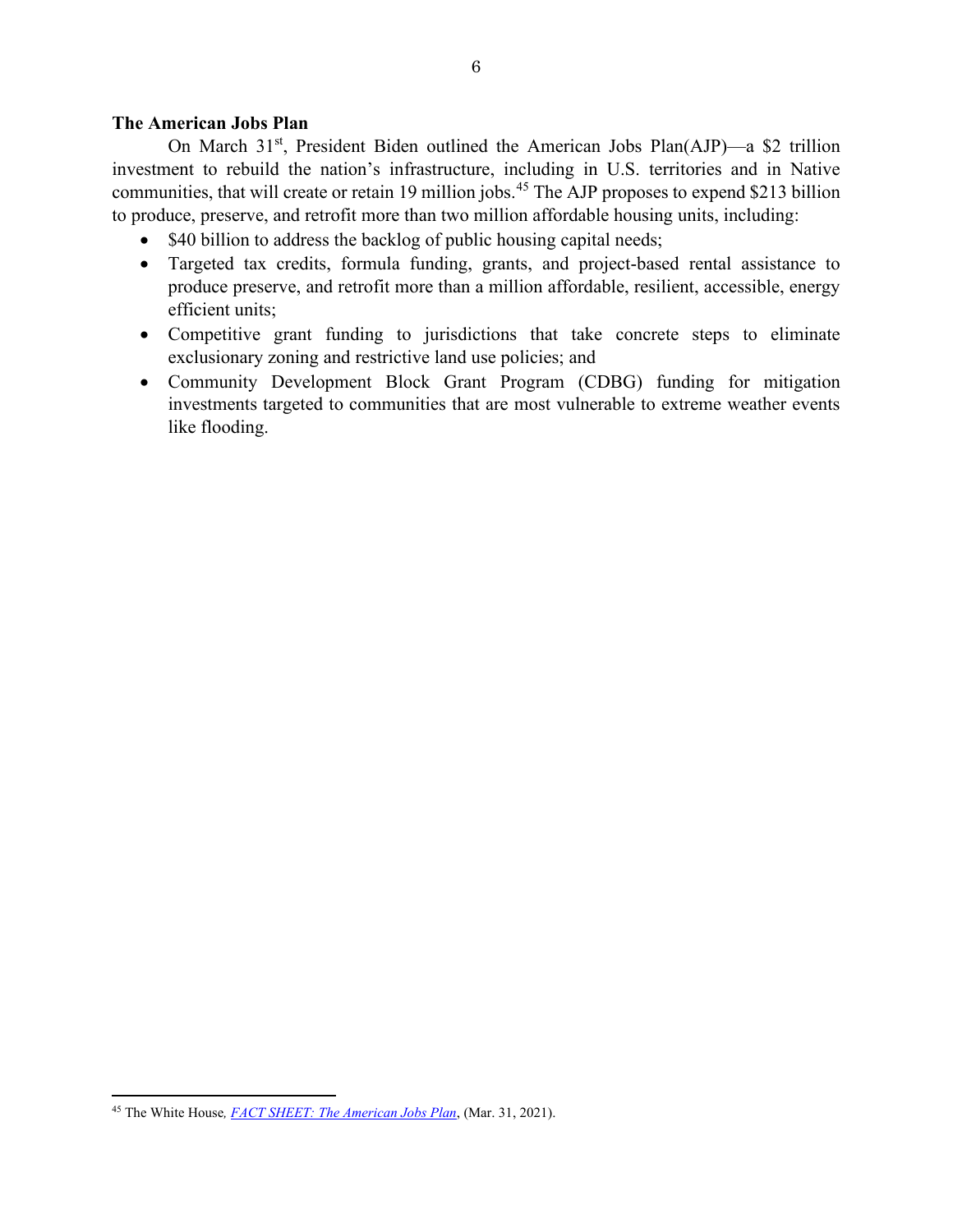# **Appendix: Legislative Proposals**

- **H.R. \_\_\_\_, the "Housing Is Infrastructure Act" (Waters)** is a discussion draft to authorize over \$200 billion in new funding for America's housing infrastructure.
- H.R. , the "National Investment Authority Act" is a discussion draft to establish a National Investment Authority to support and coordinate long-term infrastructure investments through a National Investment Bank, and also creates a National Capital Management Corporation to steer investments in distressed properties toward needed public investments and oversee federal assistance to distressed businesses.
- **H.R. \_\_\_\_\_, the "National Flood Program Reauthorization Act of 2021**," **(Waters)** is a discussion draft to reauthorize the National Flood Insurance Program (NFIP) for five years, enacting a number of reforms to place the NFIP on sound financial footing and make the program more resilient, institute a cap on premium increases of 9 percent per year, and forgive over \$20 billion in NFIP debt.
- **H.R. 1728, the "Investment and Strategy in Rural Housing Preservation Act" (Axne)** is bill to permanently authorize the U.S. Department of Agriculture's (USDA) Multifamily Housing Preservation and Revitalization (MPR) Program and further authorizes \$1 billion to carry out the program and require USDA to come up with a plan for preservation of rural multifamily housing backed by USDA loans.
- **H.R. \_\_\_\_, the "Native American Housing Assistance and Self-Determination Reauthorization Act"** is a draft bill to reauthorize and reform Native American housing programs.
- **H.R. 816, the "Restoring Communities Left Behind Act" (Kaptur)** is a bill to establish a new competitive grant program to provide funds to carry out neighborhood revitalization activities.
- **H.R. \_\_\_\_, the "Federal-Financing Bank Risk-Sharing Act of 2021" (Velázquez)** is a discussion draft to reimplement the Federal-Financing Bank and Risk Sharing Program.
- **H.R. 235, the "Public Housing Emergency Response Act" (Velázquez)** is a bill to authorize \$70 billion to the Public Housing Capital Fund.
- **H.R. \_\_\_\_, the "Choice Neighborhoods Initiative Act of 2021" (Cleaver)** is a discussion draft that would permanently authorize the Choice Neighborhoods Initiative Program.
- **H.R. \_\_\_\_, the "Green New Deal for Public Housing Act of 2021" (Ocasio Cortez)** is a discussion draft to authorize funding to repair and modernize public housing.
- **H.R. \_\_\_\_, the "Lead Abatement for Families Act" (García, IL)** is a discussion draft to authorize \$250 million to remove lead service lines from federally assisted housing.
- **H.R. \_\_\_\_, the "GROW Affordable Housing Act" (Beatty)** is a discussion draft to increase funding for the national Housing Trust Fund and the Capital Magnet Fund and to target a portion of such funds to building permanent supportive housing for homeless individuals with disabilities.
- **H.R. \_\_\_\_, the "Lead-Safe Housing for Kids Act" (McEachin)** is a discussion draft to provide comprehensive measures to reduce the thread of childhood lead exposure and poisoning in federally assisted housing, including new funding for lead abatement.
- **H.R. \_\_\_\_, the "Broadband Justice Act" (Bowman)** is a bill to create a flexible grant program to install broadband in federally assisted housing and provide support services to residents to facilitate the use of the internet.